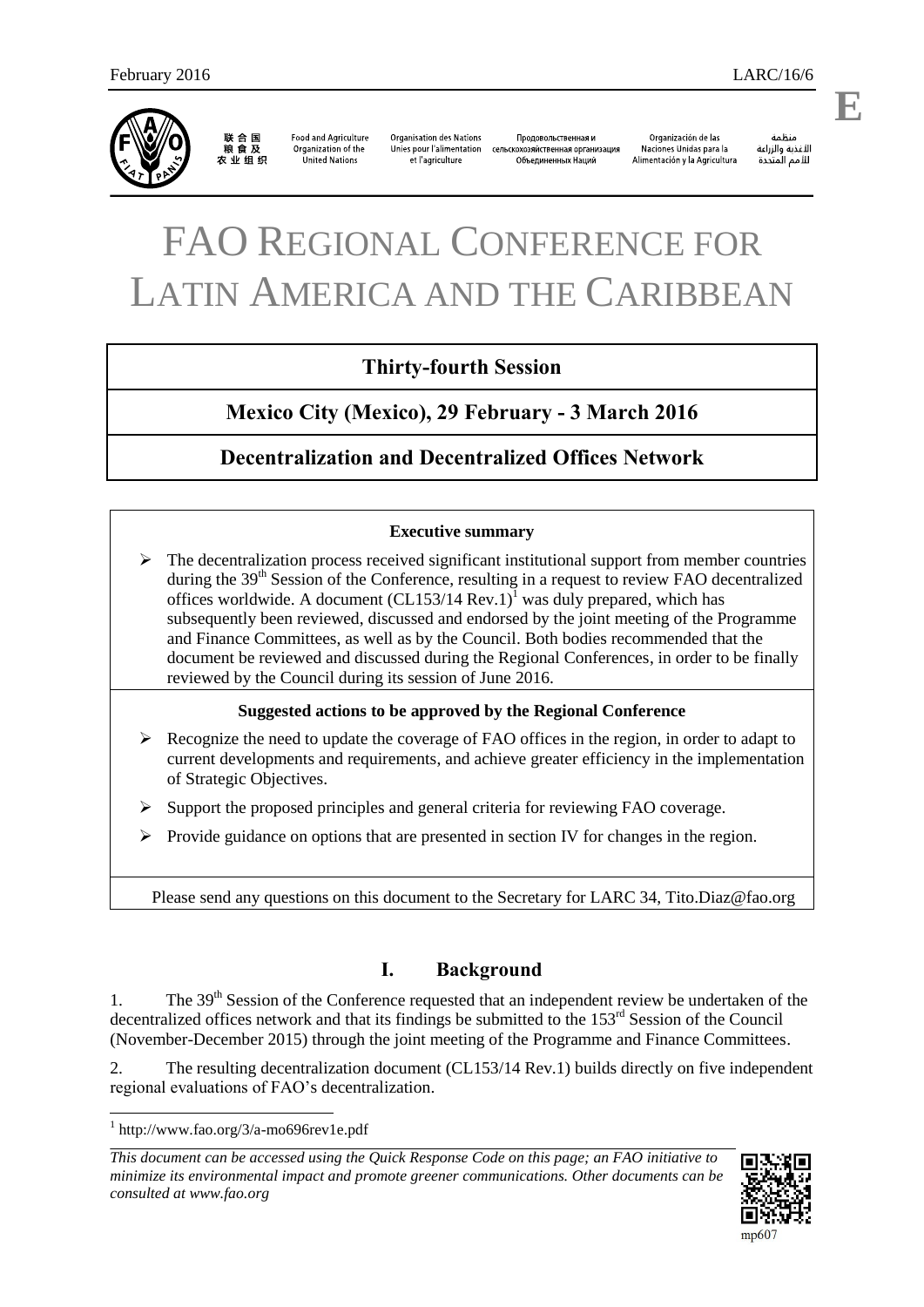3. The recommendations of the regional independent reviews suggest a number of general criteria that include:

- i) Ensuring FAO country presence remains the guiding principle for FAO decentralization and the structure of the Organization's network in the field.
- ii) Regional and Subregional Offices should be located in areas that have shared knowledge and experience, enabling efficient work with partner entities, and have good transport links.
- iii) Prioritize expenditure in areas that provide a greater contribution to FAO results. Low and lower-middle-income economies should be higher priorities for these expenditures over high and upper-middle-income economies.
- iv) Given the great diversity between offices, it is suggested that there should be a method of recognizing the degree of management complexity and responsibility of each of the offices and of differentiating management decisions based on the corresponding staffing levels.
- v) Prioritize FAO country presence and Regular Programme support in low-income and food-deficit countries, and move increasingly towards cost-sharing offices in high or upper-middle-income countries.

4. These options are clear and straightforward, based on changes that can be justified on what they share with other Organization reforms that are in progress. Most of the changes fall within the responsibility of Management, however in all cases the approval of governing bodies has been sought. Even when in the past it has been difficult to reach a consensus on these issues, the process has become easier once the Members recognize the importance of implementing these changes and give their opinion through the governing bodies. These opinions, which promote change, may be based on the recommendations from the five independent regional evaluations, or on additional data presented in the decentralization document cited above. Once the submitted options are approved, FAO office coverage will be updated to fulfil the objectives and results that the Member States have assigned to the Organization.

### **II. Common themes of the five regions**

5. When discussing coverage, it is useful to highlight the combined budget of the Organization, in which approximately 40 percent of the total comes from assessed contributions of Member States and approximately 60 percent from voluntary contributions. At a country level, assessed contributions cover the basic office expenditures and essential core staff. This includes a single international staff member, an FAO Representative (in countries where there is one), generally one or two national professional officers (NPO) and some administrative officers. All other project activities, with the exception of Technical Cooperation Programme (TCP) resources, are funded by voluntary projectspecific contributions. These projects require technical and operational support, provided by the country office and by the subregional, regional and headquarters units, which are funded primarily by assessed contributions on a cost recovery basis.

6. As a consequence, some country offices are very large, with staff, budgets and volumes of transactions that are in some cases even larger than that of Regional Offices, while others are much smaller in size.

7. Delivery is important, in the sense of the volume of expenditure in a given country or by a given office, but results represent much more than delivery. In some countries the role of FAO is more focused on policy advice or facilitation of South-South Cooperation, while in others it is more focused on helping the government to coordinate programmes and external funding that FAO does not manage directly. In these instances, accountability requires a structure that goes beyond the exclusive use of project contributions, along with an appropriate management hierarchy of information, monitoring, reporting and oversight.

8. The world has evolved politically and economically since the first FAO offices were set up. The growth of middle-income countries is another of the most noticeable trends, as well as the growth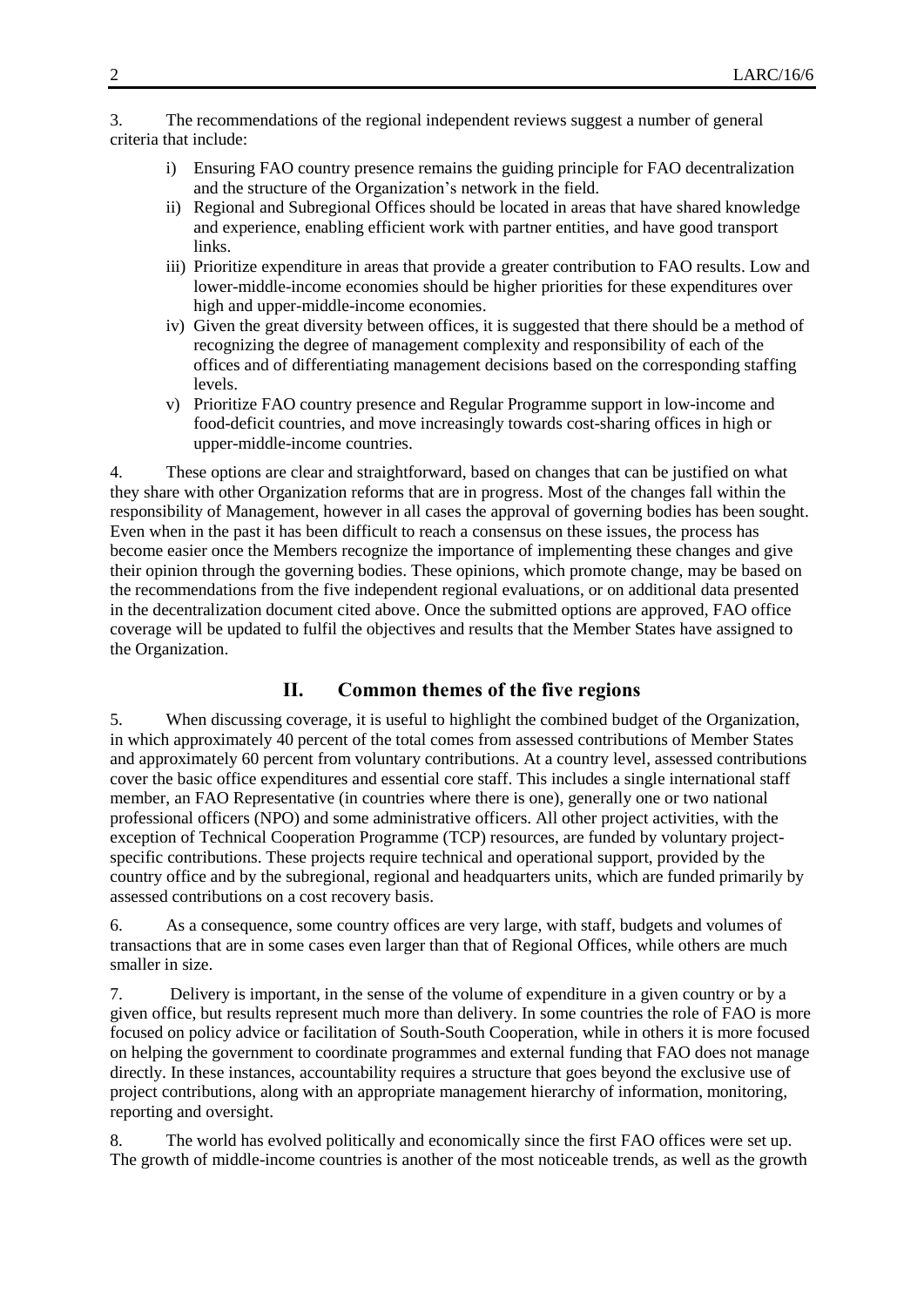of high-income economies in Latin America and the Caribbean, along with an increasing number of protracted crises.

9. As identified in the new Sustainable Development Goals (SDG), this reality reflects the fact that the world's most significant challenges are truly global in nature. FAO's normative work and global public goods need to be seen as integral parts of its work in support of policy change and implementation, national capacity development and support to countries in their efforts to address the challenges. Putting all this together requires making the best possible use of the combination of centralized and decentralized support, along with the optimal facilitation of partnerships and knowledge sharing.

#### **III. Recommendations as the basis for implementing change**

10. There are a number of principles that should guide the discussion of options for change. Changes should take into account the drivers that determine the context of international cooperation and influence the way FAO negotiates with countries. These include:

- i) the development of the FAO Strategic Framework and focus on results at country level, as well as the implementation of Sustainable Development Goals (SDGs) as a unified, inclusive and sustainable development framework.
- ii) the funding instruments that may be attached directly or indirectly to the SDGs, including the Climate Change Fund.
- iii) the increasing importance of South-South Cooperation as a major vehicle for fostering technical cooperation.
- iv) the importance of establishing partnerships with international, regional and national organizations, civil society and the private sector.

11. These factors will put additional pressure on FAO for integration at all levels to be closer to Member States.

12. In order to fulfil these roles, ensuring FAO country presence, through various means, should remain the guiding principle for FAO decentralization and the structuring of the FAO network.

- Wherever possible, all developing countries should have an accredited FAO Representative, who may or may not be resident, depending on the level and outlook of the programme and the specifically signed agreement with the relevant Member State.
- Wherever the FAO Representative is not resident, appropriate provisions should be in place to ensure the continuity of dialogue with the government and that the country has full access to FAO's knowledge, support and services that it may require. This will inevitably represent an evolving picture and FAO coverage should be reviewed periodically, perhaps every other biennium, based on an assessment of the delivery and the prospects for programme development.

13. A number of the changes proposed, or that are currently being implemented, are more general in nature and apply to all regions and subregions. Most of the changes currently under current implementation have to do with the responsibility of the country and Regional Offices in formulating, implementing, monitoring and reporting on the Strategic Framework. These changes relate directly to questions of coverage, given the new way in which all the offices are linked in the results framework, and the importance of the Regional Initiatives as one of the mechanisms to better organize and deliver headquarters, regional and subregional support to country programmes in key priority areas.

14. Given the high degree of variability among country offices, a general proposal is to recognize the degree of management complexity and responsibility of specific country offices, and consequently differentiate management decisions on grades and staffing of country offices accordingly.

- i) For those countries above a given level of delivery, such as above USD 8 million per year, the offices will be eligible for special consideration.
- ii) For those countries below a given level, such as below delivery of USD 1 million per year, with due consideration for other responsibilities of some offices as discussed above, some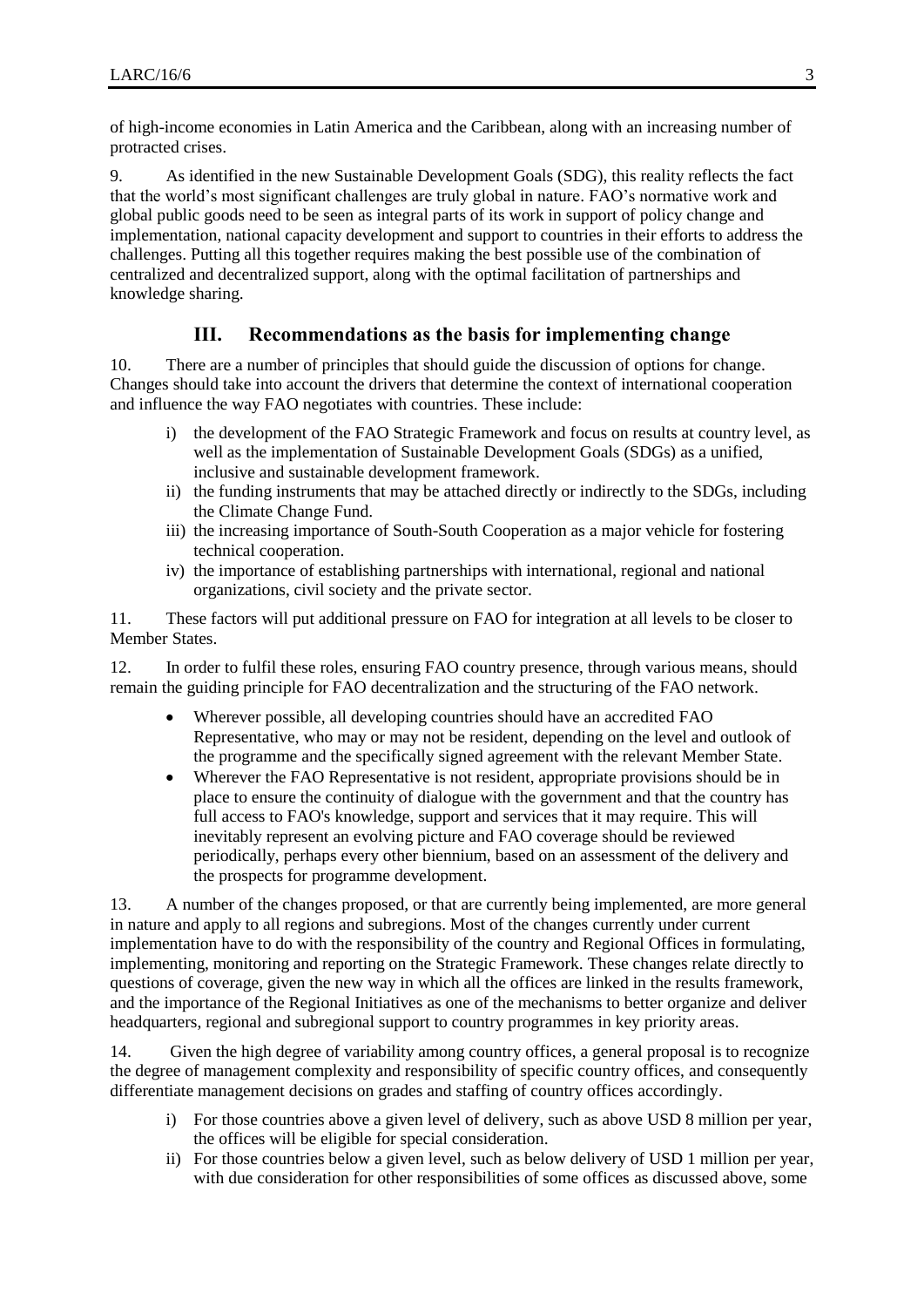of these low-delivery countries may need to come under multiple accreditation, meaning they would not need a resident FAO Representative (FAOR), or make other management decisions regarding the level of staffing of the office.

- a) Another option for these countries may be to downgrade the post of a new FAO Representative with preference given to experienced national assistants of the FAO Representatives as they transition to international staff responsibilities.
- b) Another option may be to send existing technical staff as FAORs who will work primarily as technical officers, linked to the subregional multidisciplinary team, while at the same time building up the country programme. This outposting could be for longer or shorter periods of time, depending on the specific requirements of each country.

15. Another more general change is to prioritize FAO presence and Regular Programme support in low-income food-deficit countries on one hand, and to rely increasingly on cost sharing for offices in high or upper-middle-income countries. Similarly, in terms of the impact of climate change, the Small Island Developing States (SIDS) and particularly those in the Pacific require special priority.

16. In all cases, the size and scope of FAO presence must be flexible and timely, taking into consideration the economic status of the country, the existence or likelihood of crisis situations, the location and resilience of other partners, and the need for FAO support.

## **IV. Options for change in Latin America and the Caribbean and guidance sought from the Regional Conference**

17. Santiago has the advantage of hosting the United Nations Economic Commission for Latin America and the Caribbean (ECLAC), a major organization within the United Nations system with longstanding collaborative ties to FAO. However, it is very far from the countries with the largest programmes, with long journey times and relatively limited flight connections to countries in the region, particularly to the Caribbean.

18. According to the World Bank's 2015 classification, Chile is a high-income economy country, along with eight other Member States (Antigua and Barbuda, Argentina, Bahamas, Barbados, Saint Kitts and Nevis, Trinidad and Tobago, Uruguay and the Bolivarian Republic of Venezuela). Among the other countries in the region, 17 are classified as upper-middle-income economies, six as lowermiddle-income economies (the Plurinational State of Bolivia, El Salvador, Guatemala, Guyana, Honduras and Nicaragua) and one as a low-income economy (Haiti). With a similar approach to the country characteristics discussed above, the Latin America and Caribbean evaluation in 2014 suggested using three variables to define FAO's regional priorities: the prevalence of undernourishment, the percentage of the population below the poverty line, and per capita income.

19. Currently, two of the Regional Initiatives (support for a Hunger-Free Latin America and the Caribbean Initiative [HFLAC] and the Family Farming and Rural Territorial Development Initiative) prioritize the lower-middle and low-income countries (with one difference: the Dominican Republic is included and Guyana is not). The third Regional Initiative, Improving Food Systems in the Caribbean, incorporates an additional six countries (Belize, Grenada, Guyana, Jamaica, Saint Vincent and the Grenadines, and Suriname). Without explicitly defining them as such, this set of eight plus six represents a reasonable approximation of the highest priority programme countries, outside of those with large self-financed programmes.

20. A number of countries in the region, such as Brazil, Colombia, Honduras, Haiti and Mexico, had large national programmes in relation to delivery in 2014, while ten offices have Regular Programme Allocation to delivery ratios of less than 1:1 (Barbados, Costa Rica, Cuba, Guyana, Jamaica, Peru, Dominican Republic, Trinidad and Tobago, Uruguay and the Bolivarian Republic of Venezuela).

21. In medium and high-income countries that have major cooperation programmes with FAO, partnership and liaison offices are a very interesting and valid option for elevating the status of current FAO Representation. Partnership and liaison offices guarantee that FAO cooperation programmes can